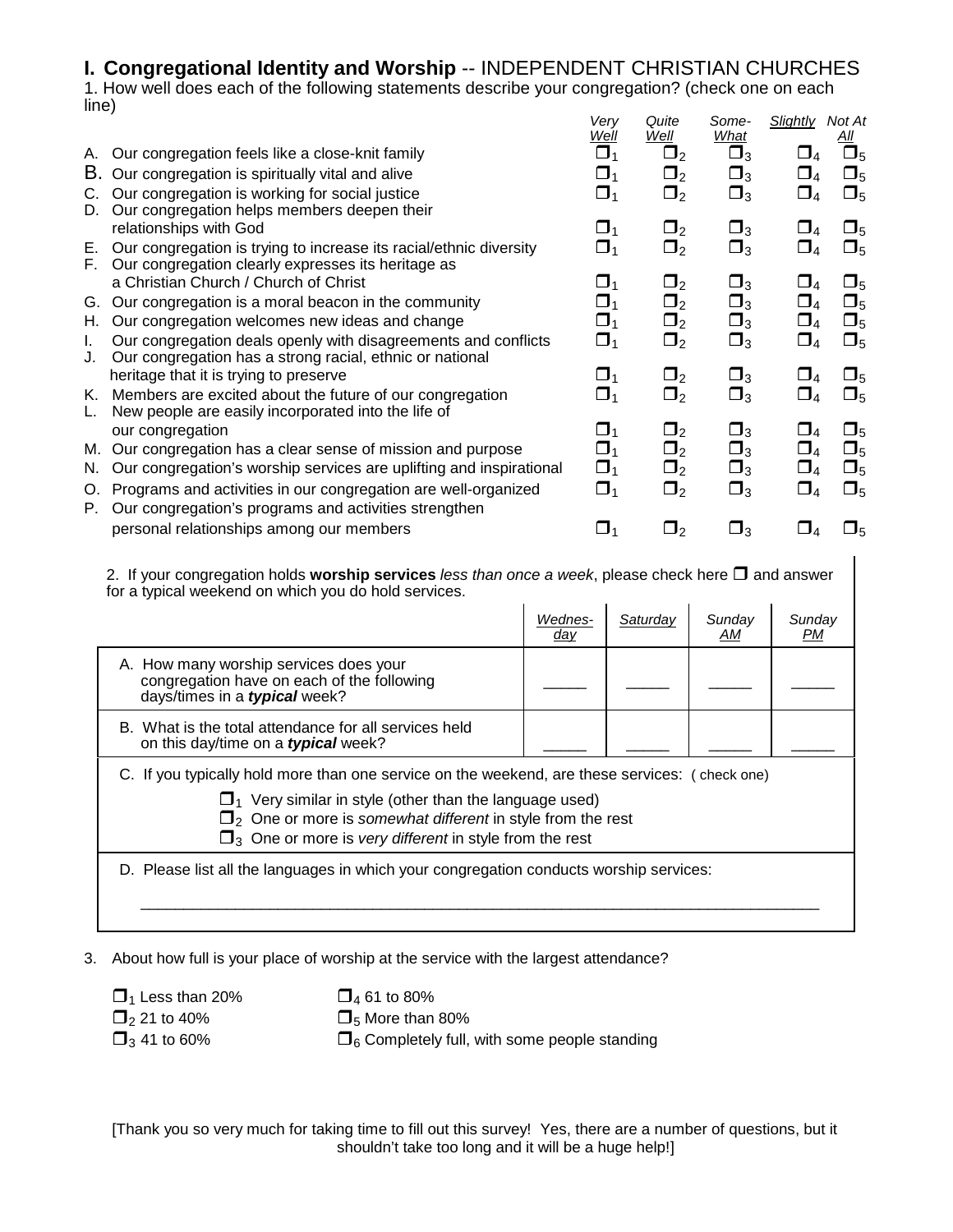4. How often does the sermon or lesson in your worship *focus* on: ( check one on each line)

| God's love and care<br>А.<br>J۵<br>3.<br>B. Practical advice for daily living<br>$\Box_3$<br>$\Box$ <sub>4</sub><br>C. Personal spiritual growth<br>$\square$<br>$\Box$<br>D. Social justice or social action<br>$\square_3$<br>$\sqcup_{\varDelta}$<br>∘כ<br>E. The mystery of God<br>$\Box$ <sup>3</sup><br>$\Box$ 4<br>F. Personal Salvation<br>פּ<br>┚』<br>$\mathsf{L}$<br>$\square_3$<br>G. Struggling with faith and belief<br>$\Box$<br>طا<br>Living a moral life<br>Н.<br>❏۹<br>$\Box$<br>Stewardship of time and money<br>$\Box$<br>ج ا |  | Alwavs | Often | Sometimes | Seldom | Never          |
|--------------------------------------------------------------------------------------------------------------------------------------------------------------------------------------------------------------------------------------------------------------------------------------------------------------------------------------------------------------------------------------------------------------------------------------------------------------------------------------------------------------------------------------------------|--|--------|-------|-----------|--------|----------------|
|                                                                                                                                                                                                                                                                                                                                                                                                                                                                                                                                                  |  |        |       |           |        | ∐5             |
|                                                                                                                                                                                                                                                                                                                                                                                                                                                                                                                                                  |  |        |       |           |        | $\square_5$    |
|                                                                                                                                                                                                                                                                                                                                                                                                                                                                                                                                                  |  |        |       |           |        | $\square_5$    |
|                                                                                                                                                                                                                                                                                                                                                                                                                                                                                                                                                  |  |        |       |           |        | $\Box_5$       |
|                                                                                                                                                                                                                                                                                                                                                                                                                                                                                                                                                  |  |        |       |           |        | $\Box_5$       |
|                                                                                                                                                                                                                                                                                                                                                                                                                                                                                                                                                  |  |        |       |           |        | $\Box_5$       |
|                                                                                                                                                                                                                                                                                                                                                                                                                                                                                                                                                  |  |        |       |           |        | $\square_5$    |
|                                                                                                                                                                                                                                                                                                                                                                                                                                                                                                                                                  |  |        |       |           |        | $\Box_5$       |
|                                                                                                                                                                                                                                                                                                                                                                                                                                                                                                                                                  |  |        |       |           |        | $\mathsf{J}_5$ |

5. How often does the sermon or lesson include a lot of: (check one on each line)

|                                                                                                    | Alwavs | Often | Sometimes | Seldom | Never  |
|----------------------------------------------------------------------------------------------------|--------|-------|-----------|--------|--------|
| A. Personal stories or first-hand experiences                                                      |        |       | ⊴פ        |        | ∃5     |
| B. Literary or scholarly references                                                                |        |       | ่ ไ่∍     |        | $\Box$ |
| C. Illustrations from contemporary media (e.g.,<br>magazines, newspapers, television, movies, etc) |        |       |           |        | _ء ا   |
| D. Detailed explanation of Scripture or doctrine                                                   |        |       |           |        | ∃ҕ     |

6. How often are the following included as part of your congregation's regular Sunday worship service(s)? ( check one on each line)

|    |                                                         | Always | Often                 | <b>Sometimes</b> | Seldom      | Never       |
|----|---------------------------------------------------------|--------|-----------------------|------------------|-------------|-------------|
| А. | Scripture reading                                       |        | פ∎                    | $\square_3$      | ⊔⊿          | $\square_5$ |
|    | B. Reading/recitation of statements of faith            | 1 ک    | ⊔∘                    | $\square_3$      | $\sqcup_4$  | $\square_5$ |
|    | C. A time for members to testify about their faith      | ■1     | $\mathsf{\mathsf{L}}$ | $\Box_3$         | $\square_4$ | $\Box_5$    |
|    | D. A time during worship for people to greet each other | ⊔⊿     | ⊔∘                    | $\Box_3$         | $\bigsqcup$ | $\square_5$ |
|    | E. The use of visual projection equipment               |        | $\Box$ 2              | $\Box_3$         | $\square_4$ | $\Box_5$    |
|    | F. Dramatic presentations including interpretive dance  | ⊔4     | ப∍                    | ❏۹               | $\Box$      | பு          |
|    | G. Kneeling by the congregation                         |        | ப∍                    | $\Box_3$         | ہ ل         | $\square_5$ |
| Н. | Special music by small groups or individuals            |        |                       |                  |             |             |
|    | (choruses, quartets, solos)                             |        | $\mathsf{L}$          | ∍⊿               | $\Box$      | ப⊾          |
|    | "Praise teams" in worship leadership                    |        |                       | בּ∎              | $\Box$      | ∐5          |
|    |                                                         |        |                       |                  |             |             |

7. In comparison to the style of your congregation's primary worship service 5 years ago, would you say the style of your current primary worship service:

 $\Box_1$  Is basically the same  $\Box_2$  Changed a little  $\Box_3$  Changed somewhat  $\Box_4$  Changed a great deal  $\Box$ <sub>5</sub> Our congregation did not exist in 1995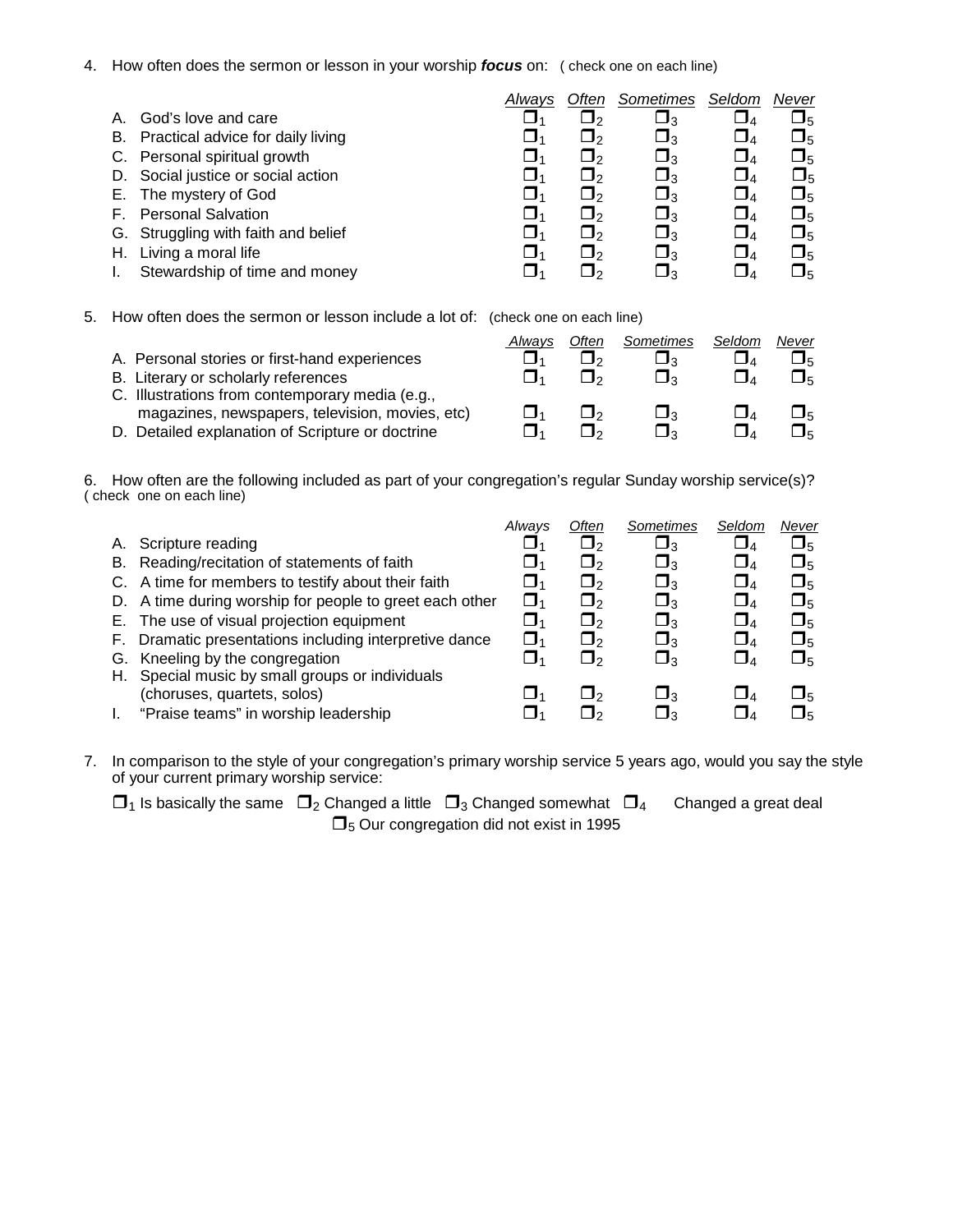#### 8. How important are the following sources of authority in the worship and teaching of your congregation?

| check one on each line)           | Absolutely   | Verv         |                     | Somewhat Little Or No |
|-----------------------------------|--------------|--------------|---------------------|-----------------------|
|                                   | Foundational |              | Important Important | Importance            |
| A. Sacred Scripture               |              |              |                     |                       |
| B. Historic doctrines & tradition |              | ┛っ           | ∍ג                  |                       |
| C. The Holy Spirit                |              | $\mathsf{L}$ | ∍ג                  |                       |
| D. Human reason and understanding |              | ⅂ℴ           | ┚╸                  |                       |
| E. Personal experience            |              | ه ا          | - 12                |                       |

F. Now please write the letter of the **one** source of authority that is **most important** in your<br>congregation's worship and teaching in this box  $\rightarrow \rightarrow$ 

# **II. History, Location and Building**

- 1. In approximately what year was this congregation officially founded?
- 2. In what ZIP code area is this congregation's primary worship building located?Zip\_\_\_\_\_\_\_\_
- 3. In approximately what year did this congregation begin worshiping at its current location? \_
- 4. How would you describe the place where your congregation's primary worship building is located? ( check one)

| Rural or open country<br>. <b>.</b> .<br>Town or village of less than 10,000<br>In or around a city of: | _J <sub>1</sub><br><u>J2</u> |
|---------------------------------------------------------------------------------------------------------|------------------------------|
| $10,000 - 49,999$                                                                                       | $\square_3$                  |
| $50,000 - 249,999 \ldots$                                                                               | $\Box_4$                     |
|                                                                                                         | $\Box_5$                     |
| A. If in or around a city, is your building located:                                                    |                              |
| In the central or downtown area of the city                                                             | O1                           |
| In another area of the city                                                                             | $\Box_2$                     |
| In an older suburb around the city                                                                      | $\Box_3$                     |
| In a newer suburb around the city                                                                       | $\Box_4$                     |
| B. If in or around a city, is your building located in a:                                               |                              |
| Residential area                                                                                        | ▁▌ィ                          |
| Mixed residential and commercial area                                                                   | ┛╸                           |
| Commercial or industrial area                                                                           |                              |

5. How would you describe the *size* of the following relative to the current needs of your congregation?:

| (check one each line)       | Much More<br>Than We Need | <b>Slightly More</b> Just About<br>Than We Need | Right          | Slightly Less<br>Than We Need | Much Less<br>Than We Need |
|-----------------------------|---------------------------|-------------------------------------------------|----------------|-------------------------------|---------------------------|
| A. Worship space            |                           | - 12                                            | <u> ၂</u>      | ┚』                            | ∐5                        |
| <b>B.</b> Educational space | ■1                        | $\mathbf{J_2}$                                  | $\Box_3$       | $\Box_4$                      | $\mathbf{\mathsf{\Xi}}_5$ |
| C. Fellowship space         |                           | <u>J</u>                                        | $\Box_3$       | $\Box_4$                      | $\Box_5$                  |
| D. Space for parking        |                           | $^{\circ}$ 1.                                   | $\mathbf{J}_3$ |                               | $\Box_5$                  |

6. How would you describe the overall physical condition of your congregation's building(s)? (check one)

| $\Box_1$ Excellent $\Box_2$ Good $\Box_3$ Needs improvement $\Box_4$ In serious need of improvements and repairs |  |
|------------------------------------------------------------------------------------------------------------------|--|
|------------------------------------------------------------------------------------------------------------------|--|

7. Do any other congregations use your building space for worship?  $\Box_1$  Yes  $\Box_2$  No

## **III. Congregational Programs**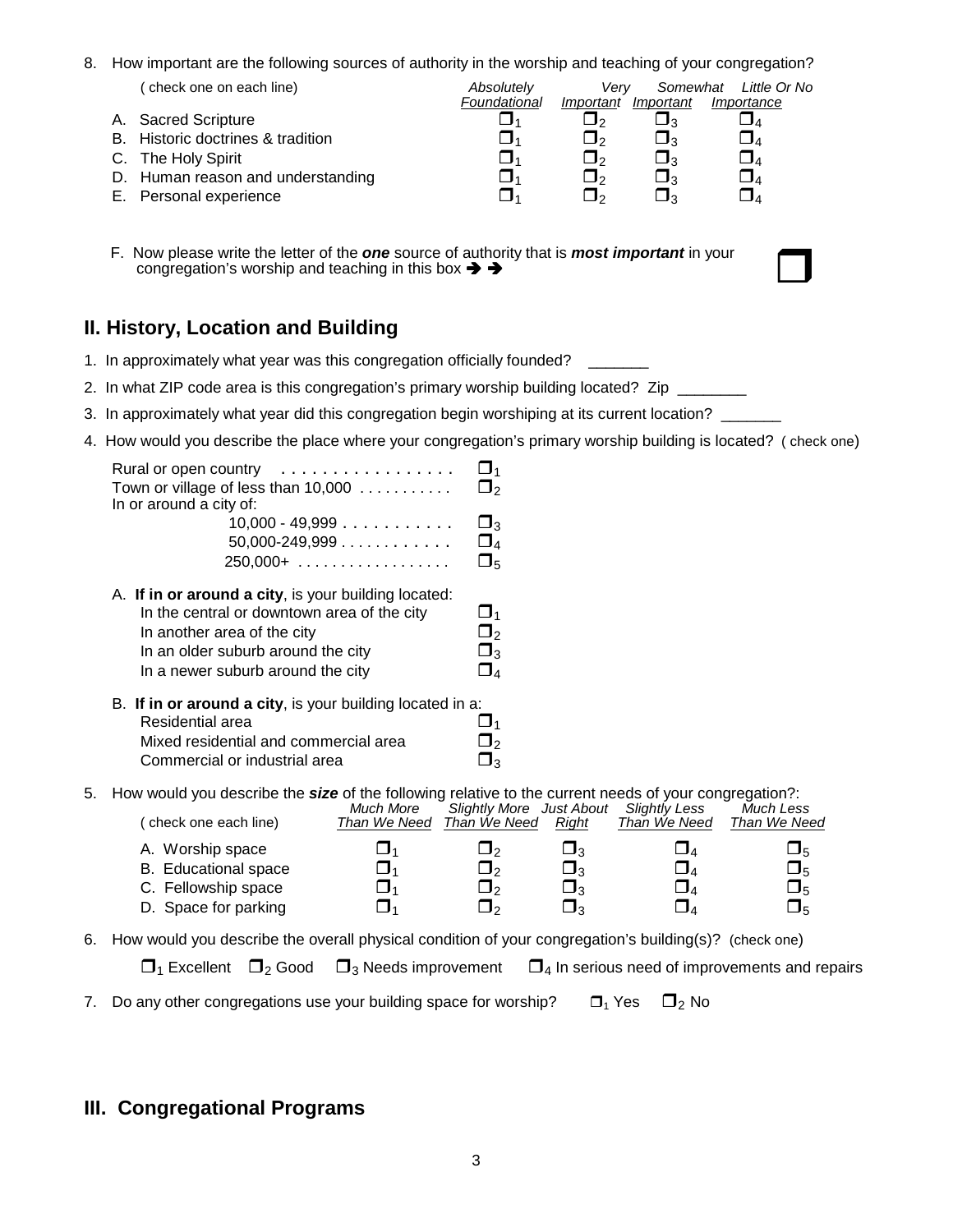- 1. Does your congregation have a Sunday (Bible) school that meets regularly?  $\square_1$  Yes  $\square_2$  No
	- IF YES: A. What is the typical, total, weekly attendance of **adults (18 and over)**?  $\rightarrow$   $\rightarrow$   $\rightarrow$   $\rightarrow$   $\rightarrow$  $\overline{\phantom{a}}$ B. What is the typical, total, weekly attendance of **children and teens (17 and under)?**  $\rightarrow$
- 2. During the past 12 months, did your congregation have any of the following programs or activities in addition to your regular Sunday/Bible school?

| IF YES: • A one-time, short-term or occasional event?<br>• On-going during a particular season? |           | Circle all "Yeses" that apply        |                             |                                  |  |  |  |
|-------------------------------------------------------------------------------------------------|-----------|--------------------------------------|-----------------------------|----------------------------------|--|--|--|
| . Was it on-going throughout the year?                                                          | <u>No</u> | One-Time, Short-<br>Term, Occasional | On-going During<br>A Season | <b>On-going Thru</b><br>The Year |  |  |  |
| A. Bible/Scripture study (other than Sunday School)                                             | No        | Yes                                  | Yes                         | Yes                              |  |  |  |
| B. Theological or doctrinal study                                                               | No        | Yes                                  | Yes                         | Yes                              |  |  |  |
| C. Prayer or meditation groups                                                                  | No        | Yes                                  | Yes                         | Yes                              |  |  |  |
| D. Spiritual retreats                                                                           | No        | Yes                                  | Yes                         | Yes                              |  |  |  |
| E. Community service                                                                            | <b>No</b> | Yes                                  | Yes                         | Yes                              |  |  |  |
| F. Parenting or marriage enrichment                                                             | No.       | Yes                                  | Yes                         | Yes                              |  |  |  |
| G. Choral group(s)                                                                              | No.       | Yes                                  | Yes                         | Yes                              |  |  |  |
| H. Other performing arts (e.g., music, drama)                                                   | No.       | Yes                                  | Yes                         | Yes                              |  |  |  |
| I. Groups that discuss books or contemporary issues                                             | <b>No</b> | <b>Yes</b>                           | Yes                         | Yes                              |  |  |  |
| J. Self-help or personal growth groups                                                          | <b>No</b> | Yes                                  | Yes                         | Yes                              |  |  |  |
| K. Exercise, fitness or weight loss groups or classes                                           | <b>No</b> | Yes                                  | Yes                         | Yes                              |  |  |  |
| L. Sports teams                                                                                 | No.       | Yes                                  | Yes                         | Yes                              |  |  |  |
| M. Youth/Teen activities                                                                        | No.       | Yes                                  | Yes                         | Yes                              |  |  |  |
| N. Single adult activities                                                                      | No.       | Yes                                  | Yes                         | Yes                              |  |  |  |
| O. Senior adult activities                                                                      | No        | Yes                                  | Yes                         | Yes                              |  |  |  |

3. To what extent does your congregation emphasize in its worship and education the following *home or personal practices*? (check one on each line)

|      |                                                                                                               | To A Great | Some                  | Little      | Not At                      |
|------|---------------------------------------------------------------------------------------------------------------|------------|-----------------------|-------------|-----------------------------|
|      | A. Personal prayer, scripture study or devotions<br>B. Family prayer at meals                                 | Extent     | $\sqcup$<br>$\Box$    | ⊔∢<br>צ⊔    | All<br>$\Box$ 4<br>$\Box_4$ |
|      | C. Family devotions other than at meals                                                                       |            | $\mathsf{\mathsf{L}}$ | ⊔∢          | $\Box_4$                    |
|      | D. Fasting                                                                                                    |            | $\Box_2$              | $\Box_3$    | $\Box_4$                    |
|      | E. Observing dietary restrictions                                                                             |            | $\Box$                | ⊔∢          | $\Box_4$                    |
| E.   | Abstinence from alcohol                                                                                       |            | $\Box$                | ⊔∢          | $\Box_4$                    |
| H. . | G. Observing restrictions in secular activity on Sunday<br>Displaying religious objects, symbols, or pictures |            | $\Box$ 2              | $\square_3$ | $\Box_4$                    |
|      | In the home                                                                                                   |            | ⊔⇒                    | ∝⊔          | $\Box$ 4                    |
|      | Abstaining from premarital sex                                                                                |            |                       |             | □4                          |

- 4. Does your congregation have an organized program for keeping up with the needs of members and providing ministry at the neighborhood level (e.g., a zone plan, deacon/elder plan, and so on)?  $\Box_1$  Yes  $\Box_2$  No
- **5.** About how many *visits* or *phone calls* to prospective members, worship visitors, or newcomers in the community do the ministerial staff of your congregation make in an average month?
- 1. Are efforts made to provide special parking or seating for visitors to your congregation?  $\Box_1$  Yes  $\Box_2$  No
- 7. If someone from the local community visited your congregation and indicated they were a visitor (in a book or on a visitor's card), how long would it take on average before they received a *visit* or *phone call* from someone from the congregation? [Please answer on next page. Thank you]

 $\Box$ <sub>1</sub> We have no registration/visitors books or visitor's cards for visitors to identify themselves  $\Box_2$  Within a few days  $\Box_3$  Within a week  $\Box_4$  Within a few weeks  $\Box_5$  More than a few weeks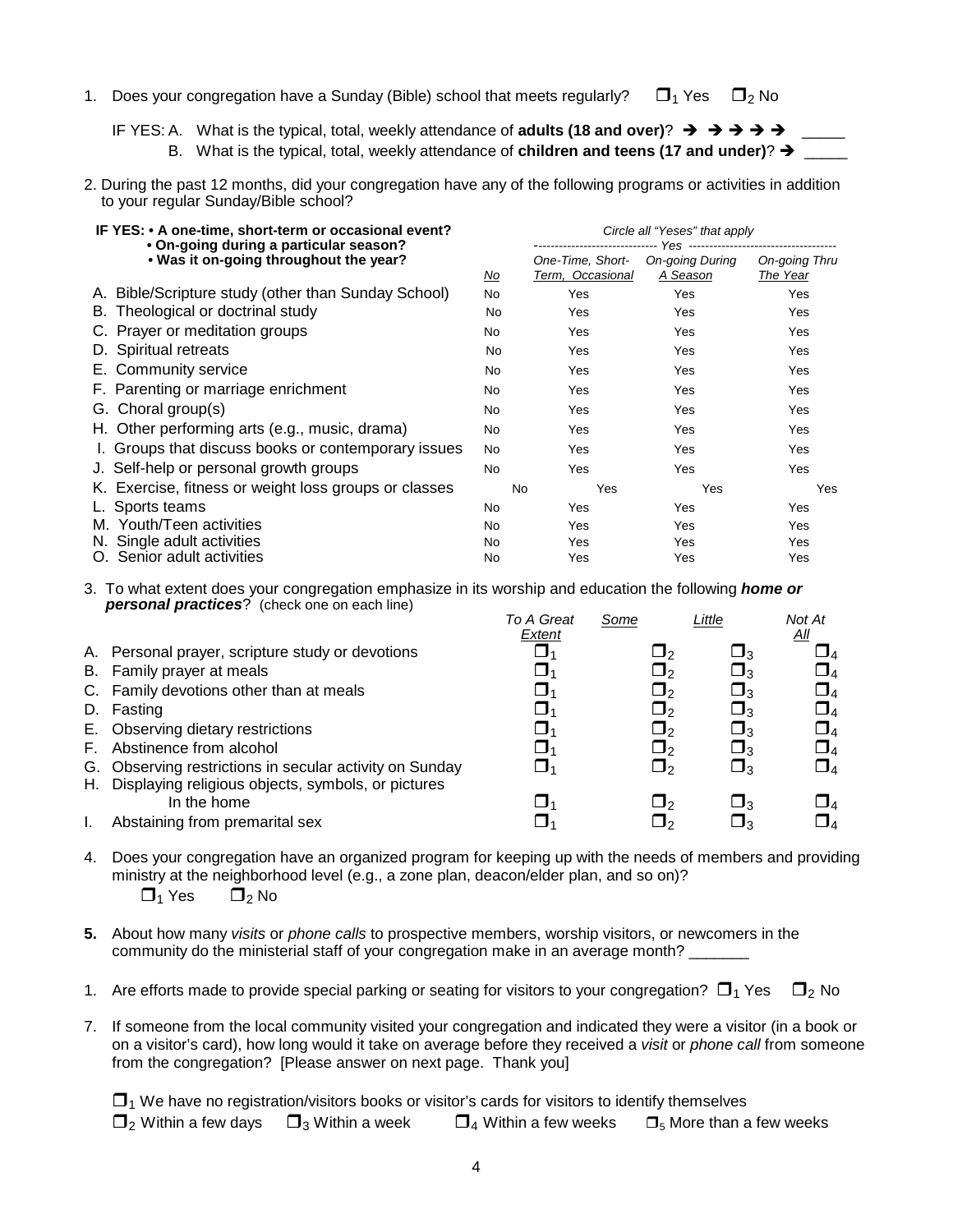$\Box_6$  No visits or phone calls, but we do send a letter

8. **Did your congregation** do any of the following to reach out to new or inactive participants, or to make your congregation better known in your community *during the past 12 months*? If **No**, is the item: **A)** Something that probably **would be supported** by most members if you tried it; or **B)** Something that probably **would not be supported** by most members.

|                                    | Yes                                                                                                                                                                                                                                                                                                                                                                                                                                                                                                                                                                                                                                                                                                                                        |                                                                          | ----No, but our members---- |
|------------------------------------|--------------------------------------------------------------------------------------------------------------------------------------------------------------------------------------------------------------------------------------------------------------------------------------------------------------------------------------------------------------------------------------------------------------------------------------------------------------------------------------------------------------------------------------------------------------------------------------------------------------------------------------------------------------------------------------------------------------------------------------------|--------------------------------------------------------------------------|-----------------------------|
| (Check one on each line)           | Done in last                                                                                                                                                                                                                                                                                                                                                                                                                                                                                                                                                                                                                                                                                                                               | Would                                                                    | Would not                   |
|                                    | ❏1                                                                                                                                                                                                                                                                                                                                                                                                                                                                                                                                                                                                                                                                                                                                         | _J2                                                                      | ⊔з                          |
| Radio or television advertisements |                                                                                                                                                                                                                                                                                                                                                                                                                                                                                                                                                                                                                                                                                                                                            | $\sqcup_2$                                                               | $\Box_3$                    |
|                                    |                                                                                                                                                                                                                                                                                                                                                                                                                                                                                                                                                                                                                                                                                                                                            | $\Box_2$                                                                 | $\Box_3$                    |
|                                    | $\Box_1$                                                                                                                                                                                                                                                                                                                                                                                                                                                                                                                                                                                                                                                                                                                                   | $\Box_2$                                                                 | $\Box_3$                    |
|                                    |                                                                                                                                                                                                                                                                                                                                                                                                                                                                                                                                                                                                                                                                                                                                            |                                                                          |                             |
|                                    | ⊔1                                                                                                                                                                                                                                                                                                                                                                                                                                                                                                                                                                                                                                                                                                                                         | <u>J2</u>                                                                | $\square_3$                 |
|                                    |                                                                                                                                                                                                                                                                                                                                                                                                                                                                                                                                                                                                                                                                                                                                            |                                                                          |                             |
|                                    |                                                                                                                                                                                                                                                                                                                                                                                                                                                                                                                                                                                                                                                                                                                                            | 92                                                                       | $\square_3$                 |
|                                    |                                                                                                                                                                                                                                                                                                                                                                                                                                                                                                                                                                                                                                                                                                                                            |                                                                          |                             |
|                                    |                                                                                                                                                                                                                                                                                                                                                                                                                                                                                                                                                                                                                                                                                                                                            |                                                                          |                             |
|                                    |                                                                                                                                                                                                                                                                                                                                                                                                                                                                                                                                                                                                                                                                                                                                            |                                                                          | $\square_3$                 |
|                                    |                                                                                                                                                                                                                                                                                                                                                                                                                                                                                                                                                                                                                                                                                                                                            |                                                                          |                             |
|                                    |                                                                                                                                                                                                                                                                                                                                                                                                                                                                                                                                                                                                                                                                                                                                            | $\mathsf{L}_{2}$                                                         | $\square_3$                 |
|                                    |                                                                                                                                                                                                                                                                                                                                                                                                                                                                                                                                                                                                                                                                                                                                            | ر ل                                                                      | $\Box_3$                    |
|                                    |                                                                                                                                                                                                                                                                                                                                                                                                                                                                                                                                                                                                                                                                                                                                            | J۶                                                                       | נ!                          |
|                                    | A. Newspaper advertisements and stories<br>B.<br>C. Direct mail promotions to area residents<br>D. A growth or evangelistic campaign<br>E. Focused efforts to identify and contact people who have<br>recently moved into your congregation's area<br>F. Stressing in your congregation's preaching and teaching the<br>importance of telling others about one's faith<br>G. Special worship services intended to attract<br>the unchurched/non-members, e.g. "Bring a<br>friend" services, seeker services, etc.<br>street ministries) especially intended to attract unchurched<br>persons/non-members in your community.<br>Phone calls or personal visits by your elders and ministers<br>J. Phone calls or personal visits by members | ⊔1<br>H. Special programs (e.g., parenting classes, young single nights, | ر ل                         |

9. In the past 12 months, did your congregation provide or cooperate in providing any of the following services for your own congregation's members or for people in the community. "Cooperation" includes financial contributions, volunteer time by congregational members, space in your building, material donations, etc.

|    |                                                    | <u>No</u> | --------- Yes, circle all that apply -----------<br><b>Provided Directly</b><br>By Our<br>Congregation | Cooperated With Another<br>Congregation, Agency,<br>Or Organization |
|----|----------------------------------------------------|-----------|--------------------------------------------------------------------------------------------------------|---------------------------------------------------------------------|
| a. | Food pantry or soup kitchen                        | No        | Yes                                                                                                    | Yes                                                                 |
| b. | Cash assistance to families or individuals         | No.       | Yes                                                                                                    | Yes                                                                 |
| c. | Thrift store or thrift store donations             | No.       | <b>Yes</b>                                                                                             | Yes                                                                 |
| d. | Elderly, emergency or affordable housing           | No.       | Yes                                                                                                    | Yes                                                                 |
| е. | Counseling services or "hot line"                  | No.       | Yes                                                                                                    | Yes                                                                 |
| f. | Substance abuse programs                           | No.       | Yes                                                                                                    | Yes                                                                 |
| g. | Day care, pre-school, before/after-school programs | No.       | <b>Yes</b>                                                                                             | Yes                                                                 |
| h. | Tutoring or literacy programs for children & teens | No        | Yes                                                                                                    | Yes                                                                 |
| i. | Voter registration or voter education              | <b>No</b> | Yes                                                                                                    | Yes                                                                 |
| J. | Organized social issue advocacy or community       |           |                                                                                                        |                                                                     |
|    | organizing                                         | No.       | Yes                                                                                                    | Yes                                                                 |
| k. | Employment counseling, placement or training       | No.       | Yes                                                                                                    | Yes                                                                 |
| I. | Health programs/clinics/health education           | No.       | Yes                                                                                                    | Yes                                                                 |
| m. | Hospitals or nursing home facilities               | No        | Yes                                                                                                    | Yes                                                                 |
| n. | Senior citizen programs (other than housing)       | No.       | Yes                                                                                                    | Yes                                                                 |
| 0. | Program for migrants or immigrants                 | No.       | Yes                                                                                                    | Yes                                                                 |
| p. | Prison or jail ministry                            | No.       | Yes                                                                                                    | Yes                                                                 |
| q. | Ministry to homeless persons                       | No        | Yes                                                                                                    | Yes                                                                 |

10. In a typical month, about how many people *do you estimate* are served through the services your congregation directly provides? Estimated number of people served \_

## **IV. Leadership And Organizational Dynamics**

1. Which of the following best describes the situation in your congregation? (check one)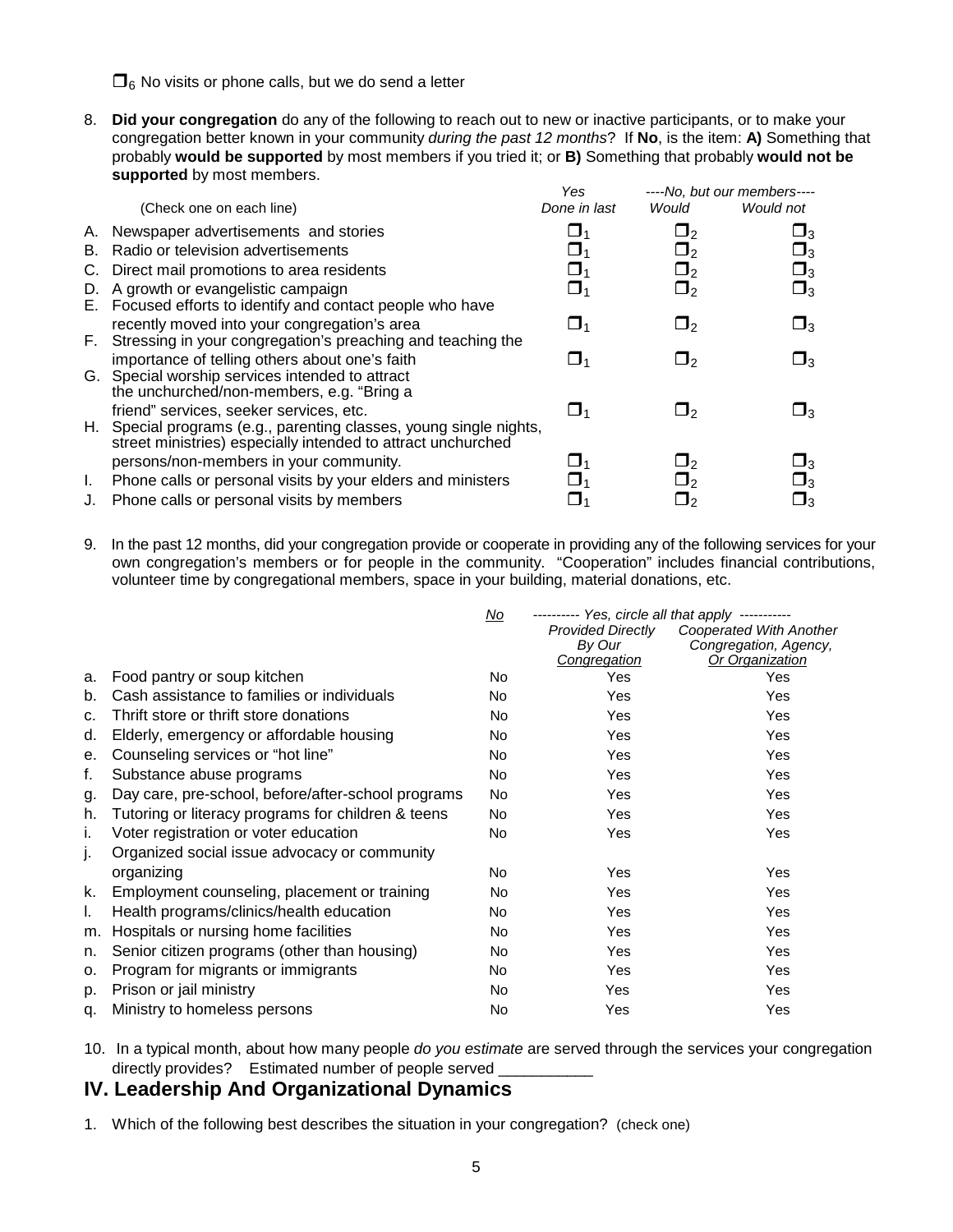$\Box_2$  Recruiting voluntary leaders is a continual challenge, but we eventually find enough willing people.

 $\Box_3$  We cannot find enough people who are willing to serve.

2. Please describe the current primary minister by checking all of the boxes that apply or filling in the requested information. If you have  $co$ -ministers, please check here  $\square$  and answer the following for the older of your coministers. If you do not currently have a preacher or minister, please check here  $\Box$  and skip to question 3.

|    | A. Approximate age? ____ Years old B. $\Box_1$ Paid $\Box_2$ Volunteer                                                                                                                                                     |                                                                                                                         |                                                 |  |                                                                                                                                                               |  |
|----|----------------------------------------------------------------------------------------------------------------------------------------------------------------------------------------------------------------------------|-------------------------------------------------------------------------------------------------------------------------|-------------------------------------------------|--|---------------------------------------------------------------------------------------------------------------------------------------------------------------|--|
|    | $\Box$ <sub>2</sub> Full time, supplemented by outside employment<br>C. $\Box_1$ Full time<br>$\square_3$ Part time $\rightarrow$ IF PART TIME does he also: 1) Serve another congregation? $\square_1$ Yes $\square_2$ No |                                                                                                                         | 2) Work a secular job? $\Box_1$ Yes $\Box_2$ No |  |                                                                                                                                                               |  |
|    | D. Is this person serving in a temporary or interim role? $\Box_1$ Yes $\Box_2$ No                                                                                                                                         |                                                                                                                         |                                                 |  |                                                                                                                                                               |  |
|    | E. Highest level of Education (check one):                                                                                                                                                                                 | F. Highest level of <i>ministerial</i> education (check one):                                                           |                                                 |  |                                                                                                                                                               |  |
|    | $\Box$ <sub>1</sub> High school diploma or less<br>$\Box_2$ Some college or technical<br>$\square$ <sub>3</sub> College bachelors degree<br>$\Box_4$ Masters Degree<br>$\Box_5$ Doctoral Degree                            | $\Box_1$ None<br>$\Box$ <sub>2</sub> Certificate or correspondence program<br>$\Box_4$ Seminary degree (such as M. Div) |                                                 |  | $\square$ <sub>3</sub> Bible college/preacher training school, or some seminary<br>$\square$ <sub>5</sub> Post-seminary work or another advanced degree (such |  |
|    |                                                                                                                                                                                                                            | as D.Min)                                                                                                               |                                                 |  |                                                                                                                                                               |  |
|    | G. Race/ethnicity (check one):                                                                                                                                                                                             |                                                                                                                         |                                                 |  |                                                                                                                                                               |  |
|    | $\Box_1$ American Indian/Alaska Native<br>$\Box_2$ Asian<br>$\square$ <sub>3</sub> Black or African American                                                                                                               | $\Box_4$ Hispanic<br>$\Box_5$ Native Hawaiian/Other Pacific Islander<br>$\Box_6$ White                                  | $\Box$ <sub>7</sub> Other _____________________ |  |                                                                                                                                                               |  |
|    | H. This person became your senior/sole minister in what year?                                                                                                                                                              |                                                                                                                         |                                                 |  |                                                                                                                                                               |  |
|    | 3. How many preachers, including the current one, have served this congregation during the past 10 years?                                                                                                                  |                                                                                                                         |                                                 |  |                                                                                                                                                               |  |
| 4. | How long was the previous senior/pulpit preacher employed by this congregation? ______ years                                                                                                                               |                                                                                                                         |                                                 |  |                                                                                                                                                               |  |
|    | 5. How many paid, ministerial and program staff does this congregation have?                                                                                                                                               |                                                                                                                         |                                                 |  |                                                                                                                                                               |  |
|    | A. Number Full time, paid _____                                                                                                                                                                                            |                                                                                                                         | B. Number Part time, paid _____                 |  |                                                                                                                                                               |  |
|    | 6. Does your congregation have elders?<br>$\square$ No<br>Yes: If "Yes," how many? _________                                                                                                                               |                                                                                                                         |                                                 |  |                                                                                                                                                               |  |
| 7. | Does your congregation have deacons or ministry leaders?<br>$\Box$<br>No<br>Yes: If "Yes," how many? _________<br>$\Box$<br>Of these, how many are men?                                                                    |                                                                                                                         |                                                 |  |                                                                                                                                                               |  |
|    |                                                                                                                                                                                                                            |                                                                                                                         |                                                 |  |                                                                                                                                                               |  |

8. In the last 12 months, has your congregation been involved in any of the following types of inter-congregational or interfaith activities? *With other congregations or persons:*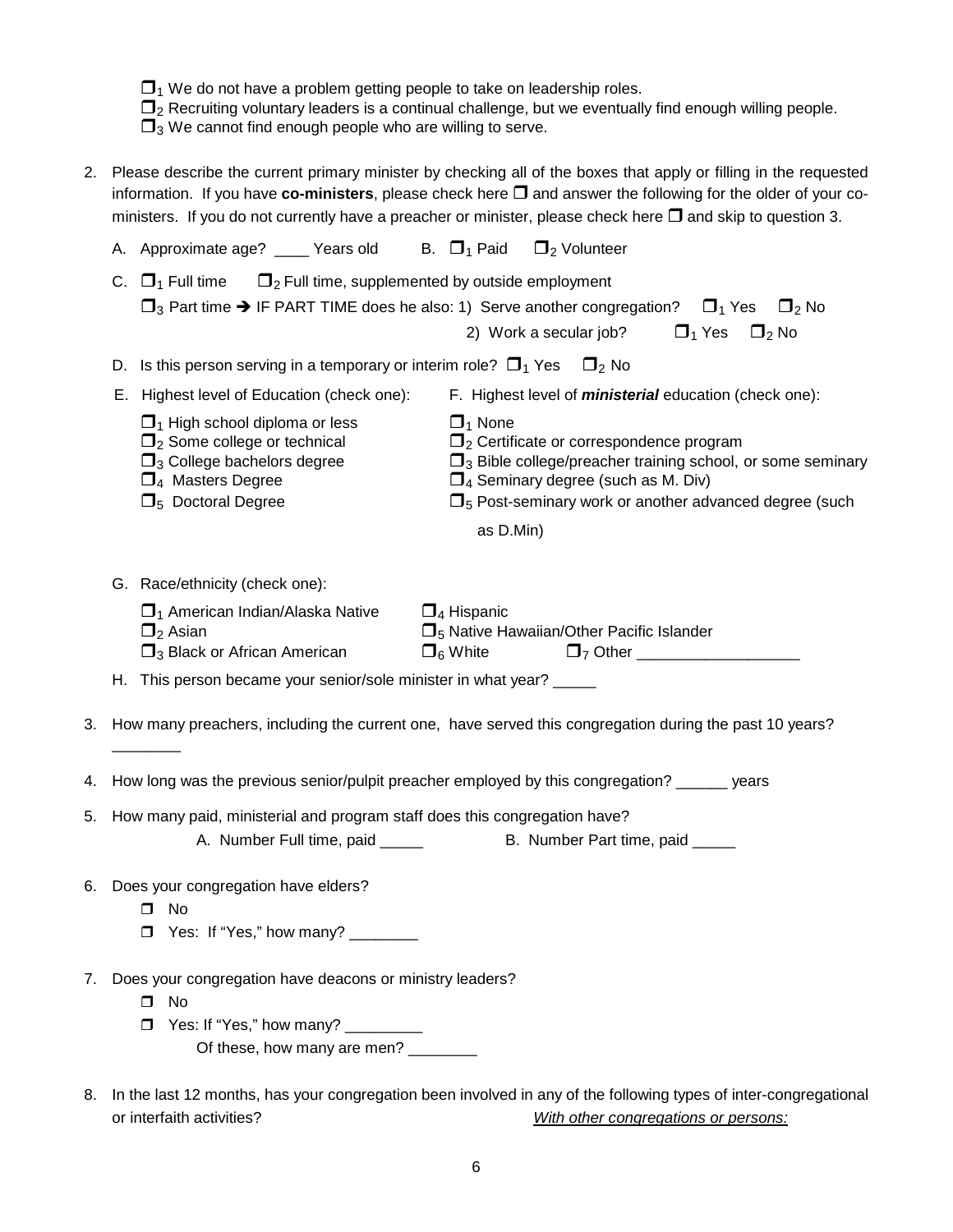| (Circle all the "yeses" and "noes" that apply)       |    |                           |             | From other<br>From |
|------------------------------------------------------|----|---------------------------|-------------|--------------------|
|                                                      |    |                           |             | other              |
|                                                      |    | With other                | "Christian" | Faith              |
|                                                      | No | <b>Christian Churches</b> | Traditions  | Traditions         |
| A. Joint worship services                            | No | Yes                       | Yes         | Yes                |
| B. Joint celebrations or programs other than worship | No | Yes                       | Yes         | Yes                |
| C. Joint social outreach or service projects         | No | Yes                       | Yes         | Yes                |
| D. Councils of churches or ministerial associations  | No | Yes                       | Yes         | Yes                |

9. In every congregation, disagreements and conflicts occasionally arise. In the last *five years* has your congregation experienced any disagreements or conflicts in the following areas, and if so, how serious, disruptive or heated were they? (check one on each line)

|    |                                        |           |                       | Yes, and it was: |             |
|----|----------------------------------------|-----------|-----------------------|------------------|-------------|
|    |                                        |           | Verv                  | Moderately       | Not Verv    |
|    |                                        | <u>No</u> | Serious               | Serious          | Serious     |
| a. | Doctrine/Theology                      |           | _J2                   | <u>J3</u>        |             |
| b. | Money/Finances/Budget                  |           | $\sqcup_2$            | $\square_3$      | $\Box_4$    |
| c. | How worship is conducted               |           | $\Box_2$              | $\Box_3$         | $\square_4$ |
| d. | Program/mission priorities or emphases |           | $\Box$                | $\Box_3$         | $\Box_4$    |
| е. | Who should make a decision             |           | $\Box$ 2              | $\square_3$      | $\Box_4$    |
|    | Minister's leadership style            |           | $\sqcup$ <sub>2</sub> | יב               | $\sqcup_4$  |
| g. | Minister's personal behavior           |           | $\Box$ 2              | $\square_3$      | $\Box_{4}$  |
| h. | Member's personal behavior             |           | $\Box_2$              | $\Box_3$         | $\Box_4$    |
|    | Elders' leadership style               |           | $\Box$                | $\Box_3$         | $\Box_4$    |
|    | Elders' personal behavior              |           | $\Box$ 2              | $\Box_3$         | $\sqcup_4$  |
|    | Other:                                 |           | <u> J2</u>            | ג⊑               |             |

### 10. If your congregation experienced serious conflict in any of the above areas in the past five years, was the conflict resolved, or does it still affect the live of your congregation? (check one)

 $\Box$ <sub>1</sub> All conflicts were resolved with no negative consequences

- $\Box$ <sub>2</sub> All conflicts were resolved, but resulted in some negative consequences (e.g., people left the congregation, etc.)
- $\Box$ <sub>3</sub> Some conflict still exists, but it is no longer serious
- $\Box_4$  We still have serious conflicts in this congregation
- 11. When your congregation purchases worship, educational, stewardship, evangelism, etc. materials or supplies, does it purchase them: (check one)
	- Christian churches / churches of Christ<br> $\square$ , Primarily from providers affiliated with
	- $\Box_1$  Exclusively from providers affiliated with  $\Box_3$  Primarily from outside Christian chs / chs of Christ
		- $\Box_4$  Exclusively from outside Christian chs / chs of Christ
	- - Christian churches / churches of Christ
	- $\Box_5$  From a pretty even balance between sources in Christian chs / chs of Christ and those outside
- 12. Many churches make use of small groups for Christian nurture (in addition to Bible school). Which statement best describes the situation in your congregation?
	- $\Box$ <sub>1</sub> Such groups do not exist within our congregation
	- $\Box$ , A few such groups meet, but they are not central to our congregation's program
	- $\Box$ <sub>3</sub> Small groups are central to our strategy for Christian nurture and formation
- 13. Which *one* of the following three statements best describes your congregation? (check one)
	- $\Box_1$  Our congregation has definite expectations for members that are strictly enforced.  $\Box$ <sub>2</sub> Our congregation has fairly clear expectations for members, but the enforcement of these expectations is not very strict.
	- $\Box$ <sub>3</sub> Our congregation has only vague expectations for members that are seldom, if ever, enforced.
- 14. How would you describe the basic doctrinal outlook of the majority of your regularly participating adults?  $\Box_1$  Very conservative  $\Box_3$  Moderate  $\Box_4$  Somewhat progressive or liberal  $\Box_2$  Somewhat conservative  $\Box_3$  Moderate  $\Box_5$  Very progressive or liberal  $\Box_2$  Somewhat conservative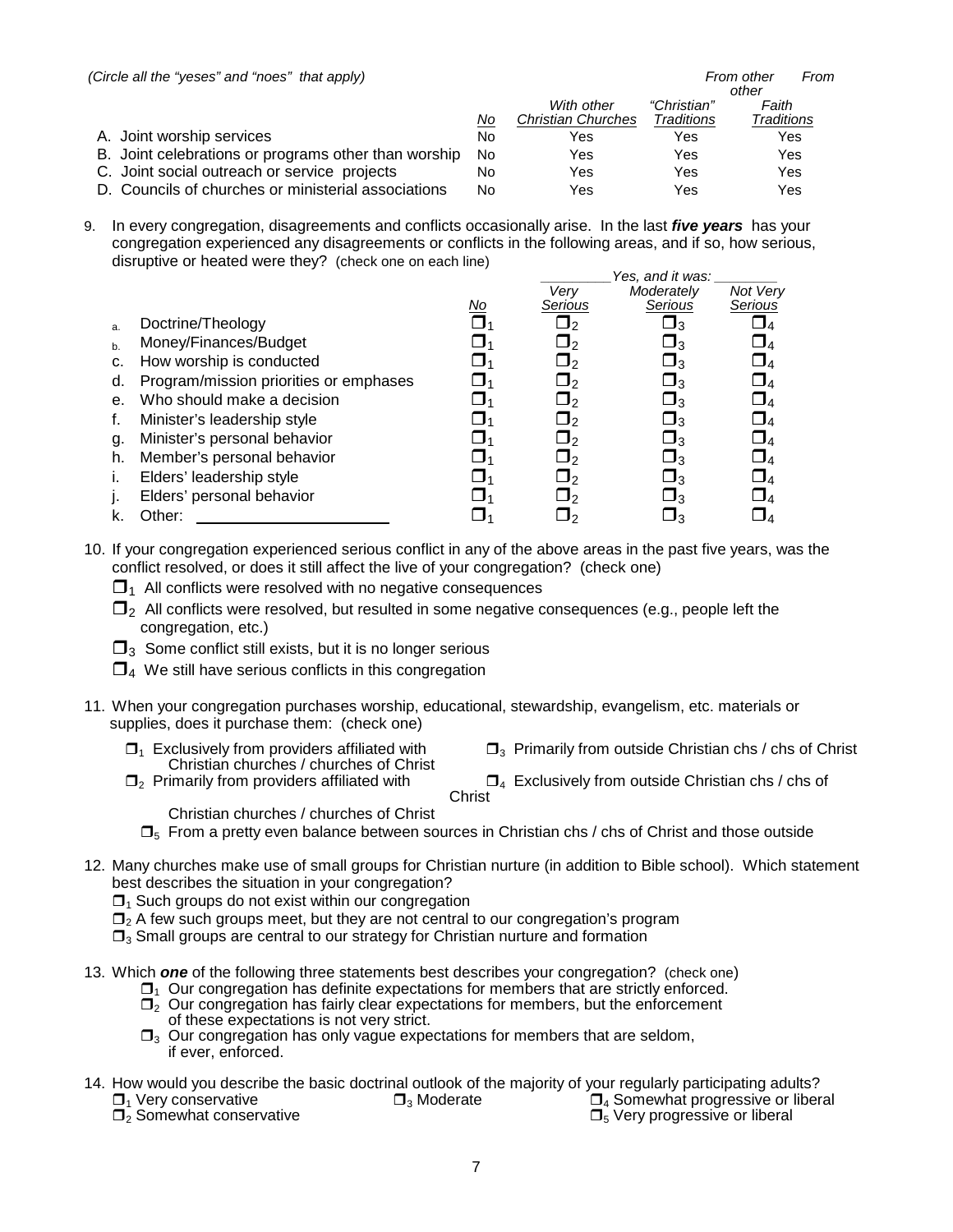#### **V. Participants**: *[We know you may have to estimate or guess at the answers to several the questions in this section and the next section. That is O.K.]*

1. Approximately how many persons would you say are associated *in any way* with the religious life of this congregation — counting both adults and children, counting both regular and irregular participants, counting both official or registered members and also participating nonmembers.

 $\rightarrow$  Number

- 2. Approximately how many persons both adults and children would you say *regularly participate* in the religious life of your congregation — *whether or not* they are officially members of your congregation?
	- A. Number of **regularly participating** adults (18 years of age and older)  $\rightarrow \rightarrow$
	- B. Number of **regularly participating** children and teens (17 and under)  $\rightarrow \rightarrow$
- 3. Since 1995, has the above number of **regularly participating adults**: ( one)
	- $\Box_1$  Increased 10% or more  $\Box_3$  Stayed about the same (+/- 4%)  $\Box_4$  Decreased 5% to 9%  $\Box_2$  Increased 10% or m  $\Box$ <sub>5</sub> Decreased 10% or more

 $\Box_6$  Our congregation did not exist in 1995

4. Of your total number of **regularly participating adults**, what percent would you estimate are:

|                                                                                                                                                            | <b>None</b> | Hardly Any<br><u>1-10%</u> | Few<br>11-20% | Some<br>21-40% | Many<br>41-60% | Most<br>61-80% | All Or Near All<br>81-100% |
|------------------------------------------------------------------------------------------------------------------------------------------------------------|-------------|----------------------------|---------------|----------------|----------------|----------------|----------------------------|
| A. Female                                                                                                                                                  | $\Box_1$    | $\Box_2$                   | $\Box_3$      | $\Box_4$       | $\square_5$    | $\square_6$    | $\Box$ 7                   |
| B. Less than high school diploma                                                                                                                           | $\Box_1$    | $\Box_2$                   | $\square_3$   | $\Box_4$       | $\square_5$    | $\square_6$    | $\Box$ 7                   |
| C. College graduates                                                                                                                                       | $\Box_1$    | $\Box_2$                   | $\Box_3$      | $\Box_4$       | $\Box_5$       | $\square_6$    | $\Box_7$                   |
| D. Age 35 or younger                                                                                                                                       | $\Box_1$    | $\Box_2$                   | $\Box_3$      | $\Box_4$       | $\Box_5$       | $\square_6$    | $\Box_7$                   |
| E. Over 60 years old                                                                                                                                       | $\Box_1$    | $\Box_2$                   | $\Box_3$      | $\Box_4$       | $\Box_5$       | $\square_6$    | $\Box_7$                   |
| F. Married                                                                                                                                                 | $\Box_1$    | $\Box_2$                   | $\Box_3$      | $\Box_4$       | $\Box_5$       | $\Box_6$       | $\Box_7$                   |
| G. Life long members of Christian<br>churches / chs of Christ                                                                                              | $\Box_1$    | $\Box_2$                   | $\Box_3$      | $\Box_4$       | $\Box_5$       | $\Box_6$       | $\Box$ 7                   |
| H. New to your congregation in                                                                                                                             |             |                            |               |                |                |                |                            |
| the last five years                                                                                                                                        | $\Box_1$    | $\Box_2$                   | $\Box_3$      | $\Box_4$       | $\Box_5$       | $\square_6$    | $\Box$ 7                   |
| Living in the immediate area                                                                                                                               |             |                            |               |                |                |                |                            |
| around your church building<br>J. Commuting more than 15 minutes                                                                                           | $\Box_1$    | $\Box_2$                   | $\square_3$   | $\Box_4$       | $\square_5$    | $\square_6$    | $\Box_7$                   |
| to get to your worship                                                                                                                                     | $\Box$ 1    | $\Box_2$                   | $\square_3$   | $\Box_4$       | $\Box_5$       | $\square_6$    | $\Box_7$                   |
| K. Currently having voluntary leadership<br>roles in your congregation, like<br>serving on administrative committees,<br>teaching "Sunday school," running |             |                            |               |                |                |                |                            |
| outreach programs, etc.<br>L. In household with incomes                                                                                                    | $\Box_1$    | $\Box_2$                   | $\Box_3$      | $\Box_4$       | $\square_5$    | $\square_6$    | $\Box$ 7                   |
| below \$20,000                                                                                                                                             | $\Box_1$    | $\Box_2$                   | $\Box_3$      | $\Box_4$       | $\Box_5$       | $\square_6$    | $\Box$ 7                   |
| M. With children under age 18 living<br>at home                                                                                                            | $\Box_1$    | $\Box_2$                   | $\Box_3$      | $\Box_4$       | $\Box_5$       | $\square_6$    | $\Box$ 7                   |
| 5. Of your total number of regularly participating adults, what percent would you estimate are:<br>• American Indian/Alaska Native                         | ℅           | • Native Hawaiian or       |               |                |                |                |                            |

| Antencan mulati/Riasha Native | 70                      | TIVALIVU LIAWAIIAI UL  |      |
|-------------------------------|-------------------------|------------------------|------|
| ∙ Asian                       | $\frac{0}{6}$           | Other Pacific Islander | $\%$ |
| • Black or African American   | $\%$                    | $\bullet$ White        |      |
| • Hispanic or Latino          | $\mathsf{o}_\mathsf{A}$ | $\bullet$ Other        | %    |
|                               |                         |                        | 100% |

Within these racial/ethnic groups, are there one or more significant national sub-groups (e.g. German, Korean, Irish, Mexican, Carribean)?  $\Box_1$  No  $\Box_2$  Yes If yes, please list them

| What percent of the regularly participating adults and teens are baptized believers?<br>%<br>6. |        |      |      |     |        |  |
|-------------------------------------------------------------------------------------------------|--------|------|------|-----|--------|--|
| 7. Overall, how many of your congregation's adult participants are involved in:                 |        |      |      |     |        |  |
|                                                                                                 | Almost |      |      |     | Hardly |  |
|                                                                                                 | All    | Most | Some | Few | Any    |  |
| A. Recruiting new members                                                                       |        |      |      |     |        |  |
| B. Activities outside of worship that strengthen their faith                                    | Π.     | ¬.   |      |     |        |  |

8